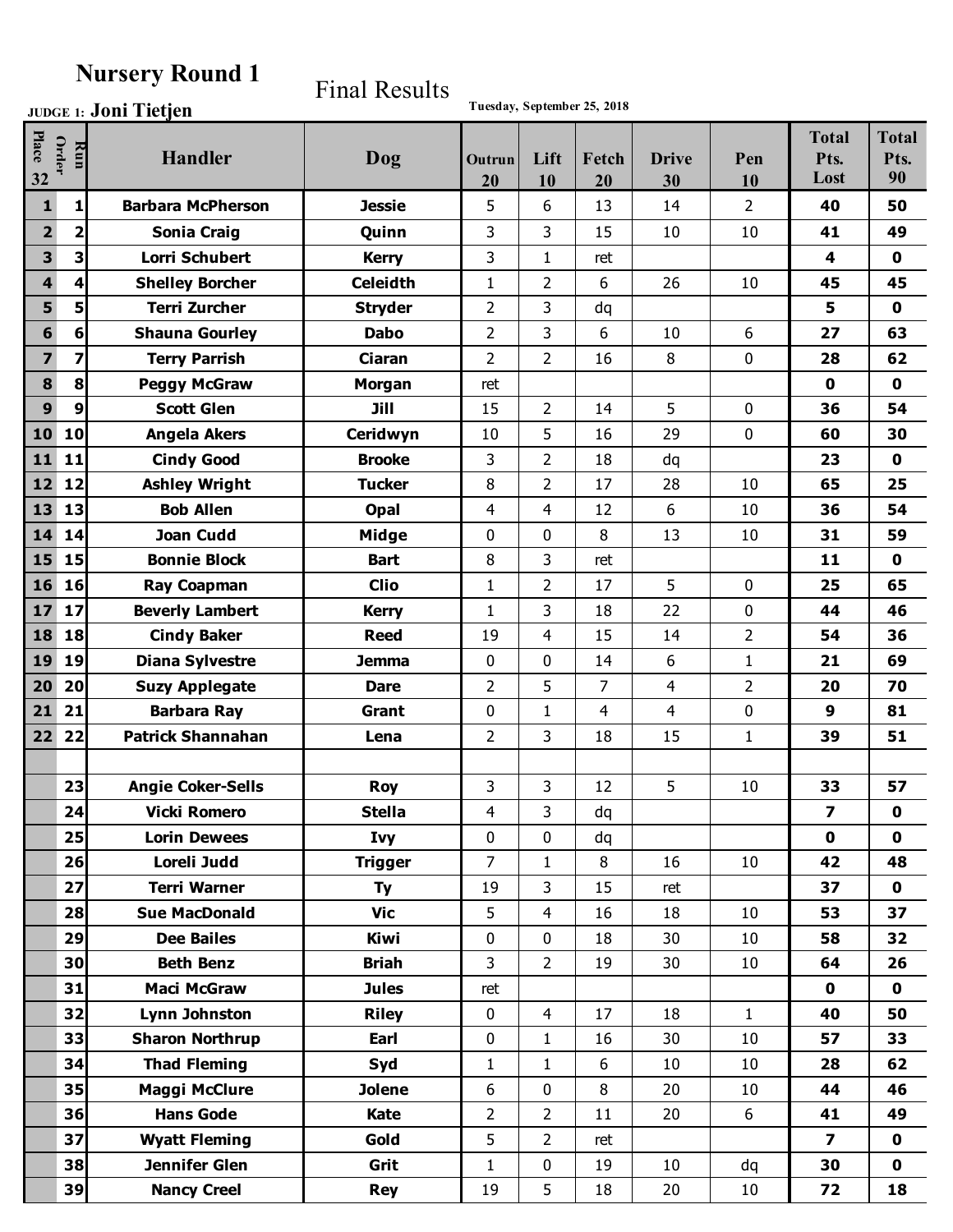| 40 | <b>Faansie Basson</b>    | Sam           | $\overline{2}$ | $\mathbf{1}$            | $\overline{7}$ | 6              | $\mathbf{1}$   | 17                      | 73          |
|----|--------------------------|---------------|----------------|-------------------------|----------------|----------------|----------------|-------------------------|-------------|
| 41 | <b>Adrian Espinoza</b>   | <b>Jock</b>   | 15             | $\overline{2}$          | 12             | 21             | 10             | 60                      | 30          |
| 42 | <b>Mich Ferraro</b>      | <b>Bella</b>  | 4              | $\overline{2}$          | 5              | 30             | 10             | 51                      | 39          |
| 43 | <b>Bob Allen</b>         | <b>Joey</b>   | $\mathbf{1}$   | $\overline{2}$          | $\overline{7}$ | 6              | $\overline{2}$ | 18                      | 72          |
| 44 | <b>Virginia Dains</b>    | Robin         | 8              | 4                       | 11             | 12             | $\mathbf 0$    | 35                      | 55          |
| 45 | Sara Goodman             | <b>Davy</b>   | 1              | $\overline{2}$          | 17             | 20             | 5              | 45                      | 45          |
| 46 | <b>Karen Zamora</b>      | Lotto         | 19             | $\overline{2}$          | 10             | 29             | $\mathbf 0$    | 60                      | 30          |
| 47 | Loreli Judd              | <b>Pearl</b>  | 19             | 4                       | ret            |                |                | 23                      | $\mathbf 0$ |
| 48 | <b>Cheryl Barker</b>     | <b>Boomer</b> | 3              | 3                       | 15             | 17             | $\mathbf{1}$   | 39                      | 51          |
| 49 | <b>Brent Phelps</b>      | <b>Jake</b>   | 8              | 3                       | 6              | 12             | 10             | 39                      | 51          |
| 50 | <b>Suzy Applegate</b>    | Grace         | $\overline{7}$ | 3                       | 12             | 5              | $\mathbf{3}$   | 30                      | 60          |
| 51 | <b>LisAnn Spencer</b>    | Cody          | 19             | 4                       | ret            |                |                | 23                      | $\mathbf 0$ |
| 52 | <b>Fernando Alves</b>    | <b>Gypsy</b>  | 7              | $\overline{2}$          | 12             | 30             | 10             | 61                      | 29          |
| 53 | <b>Alicia Lund</b>       | <b>Nora</b>   | $\overline{2}$ | $\overline{2}$          | 18             | 22             | 10             | 54                      | 36          |
| 54 | <b>Kay Stephens</b>      | <b>Jade</b>   | 19             | 4                       | 19             | 30             | 10             | 82                      | 8           |
| 55 | <b>Rita Morneault</b>    | <b>Ace</b>    | 18             | 9                       | 18             | dq             |                | 45                      | $\mathbf 0$ |
| 56 | <b>Shauna Gourley</b>    | Rae           | 6              | $\overline{4}$          | 15             | 17             | 5              | 47                      | 43          |
| 57 | <b>Alasdair MacRae</b>   | <b>Penny</b>  | scratch        |                         |                |                |                |                         |             |
| 58 | <b>Angie Coker-Sells</b> | <b>Frank</b>  | 3              | 1                       | 18             | ret            |                | 22                      | $\mathbf 0$ |
| 59 | <b>Dennis Gellings</b>   | <b>Soot</b>   | $\mathbf 0$    | 3                       | 17             | dq             |                | 20                      | $\mathbf 0$ |
| 60 | <b>Sonia Craig</b>       | <b>Mick</b>   | $\overline{2}$ | $\mathbf{1}$            | 6              | 10             | 6              | 25                      | 65          |
| 61 | <b>Faansie Basson</b>    | <b>Jack</b>   | $\overline{2}$ | $\mathbf{1}$            | 3              | $\overline{4}$ | $\mathbf 0$    | 10                      | 80          |
| 62 | <b>Steve Alongi</b>      | Cade          | 18             | 5                       | 18             | 13             | 10             | 64                      | 26          |
| 63 | <b>Patrick Shannahan</b> | <b>Jock</b>   | 18             | $\overline{2}$          | 13             | 17             | $\mathbf 0$    | 50                      | 40          |
| 64 | <b>Scott Glen</b>        | <b>Tweed</b>  | $\overline{2}$ | $\overline{2}$          | 6              | 3              | 10             | 23                      | 67          |
| 65 | <b>Amanda Milliken</b>   | <b>Hazel</b>  | $\mathbf 0$    | 0                       | 5              | 6              | $\mathbf 0$    | 11                      | 79          |
| 66 | <b>Haley Hunewill</b>    | Syd           | 0              | $\mathbf{1}$            | 3              | $\overline{2}$ | 10             | 16                      | 74          |
| 67 | Amanda Labadie           | <b>Jack</b>   | $\mathbf 1$    | 3                       | 18             | dq             |                | 22                      | $\mathbf 0$ |
| 68 | <b>Julie Vreones</b>     | <b>Bowie</b>  | 19             | $\overline{4}$          | 15             | 30             | 10             | 78                      | 12          |
| 69 | <b>Barbara Ray</b>       | <b>Jig</b>    | ret            |                         |                |                |                | $\mathbf 0$             | $\mathbf 0$ |
| 70 | <b>Ian Caldicott</b>     | Zoe           | $\overline{2}$ | $\overline{4}$          | 16             | 20             | ret            | 42                      | $\mathbf 0$ |
| 71 | Jeremy Fletcher          | Craig         | $\mathbf{1}$   | 3                       | 16             | 14             | 10             | 44                      | 46          |
| 72 | <b>Norm Close</b>        | <b>Maggie</b> | dq             |                         |                |                |                | $\mathbf 0$             | $\mathbf 0$ |
| 73 | <b>Wyatt Fleming</b>     | Levi          | $\overline{2}$ | 0                       | ret            |                |                | $\mathbf{2}$            | $\mathbf 0$ |
| 74 | <b>Dianne Deal</b>       | Fenn          | $\mathbf 0$    | $\mathbf 0$             | 15             | $\mathbf{3}$   | $\mathbf{1}$   | 19                      | 71          |
| 75 | <b>Scott Maxfield</b>    | Lass          | $\overline{2}$ | $\overline{2}$          | 15             | 11             | 10             | 40                      | 50          |
| 76 | Maggi McClure            | Kitt          | $\overline{4}$ | $\overline{4}$          | 18             | 16             | 10             | 52                      | 38          |
| 77 | <b>Thad Fleming</b>      | <b>Tad</b>    | $\overline{2}$ | $\mathbf{1}$            | 18             | 12             | 8              | 41                      | 49          |
| 78 | <b>Cindy Good</b>        | Meg           | 3              | 3                       | 6              | 6              | 0              | 18                      | 72          |
| 79 | <b>Jeanne Bulkley</b>    | Kade          | $\overline{4}$ | 3                       | 14             | 12             | $\overline{2}$ | 35                      | 55          |
| 80 | <b>Terry Parrish</b>     | <b>Connor</b> | $\overline{4}$ | $\overline{\mathbf{4}}$ | 18             | 5              | $\mathbf 0$    | 31                      | 59          |
| 81 | <b>Sue MacDonald</b>     | <b>Josie</b>  | 3              | $\overline{4}$          | dq             |                |                | $\overline{\mathbf{z}}$ | $\mathbf 0$ |
|    |                          |               |                |                         |                |                |                |                         |             |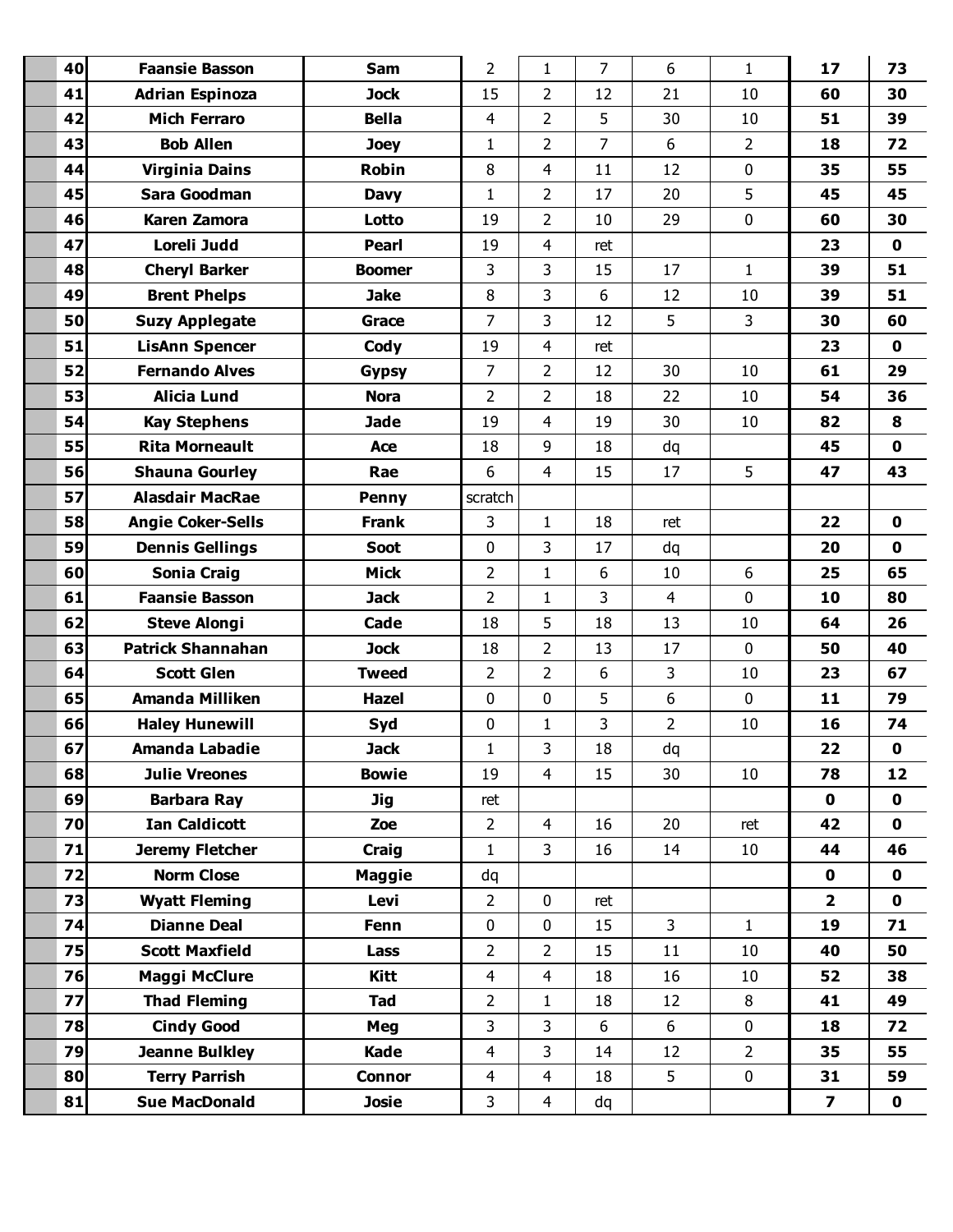## **Nursery Round 1** Final

**Shirley Cropper JUDGE 2:** Results **Tuesday, September 25, 2018**

| Place                   | <b>Order</b><br>Run     | <b>Handler</b>           | Dog             | Outrun<br>20   | Lift<br>10     | Fetch<br>20 | <b>Drive</b><br>30 | Pen<br>10      | <b>Total</b><br>Pts.<br>Lost | <b>Total</b><br>Pts.<br>90 |
|-------------------------|-------------------------|--------------------------|-----------------|----------------|----------------|-------------|--------------------|----------------|------------------------------|----------------------------|
| $\mathbf{1}$            | 1                       | <b>Barbara McPherson</b> | <b>Jessie</b>   | 4              | 6              | 8           | 7                  | 2              | 27                           | 63                         |
| $\overline{\mathbf{2}}$ | 2                       | <b>Sonia Craig</b>       | Quinn           | $\mathbf{1}$   | 3              | 16          | 11                 | 10             | 41                           | 49                         |
| 3                       | $\overline{\mathbf{3}}$ | <b>Lorri Schubert</b>    | <b>Kerry</b>    | 0              | ret            |             |                    |                | $\mathbf 0$                  | 0                          |
| $\overline{\mathbf{4}}$ | 4                       | <b>Shelley Borcher</b>   | <b>Celeidth</b> | $\mathbf 0$    | $\mathbf{1}$   | 12          | 20                 | 10             | 43                           | 47                         |
| 5                       | 5                       | <b>Terri Zurcher</b>     | <b>Stryder</b>  | 3              | $\overline{4}$ | dq          |                    |                | $\overline{\mathbf{z}}$      | $\mathbf 0$                |
| 6                       | $6\phantom{1}$          | <b>Shauna Gourley</b>    | <b>Dabo</b>     | $\mathbf{1}$   | 3              | 7           | 17                 | 6              | 34                           | 56                         |
| 7                       | 7                       | <b>Terry Parrish</b>     | <b>Ciaran</b>   | 3              | $\overline{4}$ | 15          | 9                  | $\mathbf 0$    | 31                           | 59                         |
| 8                       | 8                       | <b>Peggy McGraw</b>      | <b>Morgan</b>   | ret            |                |             |                    |                | 0                            | $\mathbf 0$                |
| 9                       | 9                       | <b>Scott Glen</b>        | Jill            | 9              | $\overline{2}$ | 15          | 8                  | $\mathbf 0$    | 34                           | 56                         |
| 10                      | 10                      | <b>Angela Akers</b>      | Ceridwyn        | 8              | 6              | 15          | 19                 | $\mathbf 0$    | 48                           | 42                         |
| 11                      | 11                      | <b>Cindy Good</b>        | <b>Brooke</b>   | 4              | 6              | 15          | dq                 |                | 25                           | $\mathbf 0$                |
| 12                      | 12                      | <b>Ashley Wright</b>     | <b>Tucker</b>   | 6              | 3              | 15          | 16                 | 10             | 50                           | 40                         |
| 13                      | 13                      | <b>Bob Allen</b>         | Opal            | 3              | 5              | 10          | 8                  | 10             | 36                           | 54                         |
| 14                      | 14                      | <b>Joan Cudd</b>         | <b>Midge</b>    | $\mathbf 0$    | $\mathbf 0$    | 8           | 17                 | 10             | 35                           | 55                         |
| 15                      | 15                      | <b>Bonnie Block</b>      | <b>Bart</b>     | 12             | 5              | ret         |                    |                | 17                           | $\mathbf 0$                |
| 16                      | 16                      | <b>Ray Coapman</b>       | <b>Clio</b>     | $\mathbf 0$    | $\overline{2}$ | 16          | 9                  | $\mathbf 0$    | 27                           | 63                         |
| 17                      | 17                      | <b>Beverly Lambert</b>   | <b>Kerry</b>    | 5              | $\mathbf{1}$   | 16          | 21                 | $\mathbf 0$    | 43                           | 47                         |
| 18                      | 18                      | <b>Cindy Baker</b>       | <b>Reed</b>     | 18             | 6              | 17          | 19                 | $\overline{2}$ | 62                           | 28                         |
| 19                      | 19                      | <b>Diana Sylvestre</b>   | <b>Jemma</b>    | $\overline{2}$ | $\overline{2}$ | 17          | 8                  | $\overline{4}$ | 33                           | 57                         |
| 20                      | 20                      | <b>Suzy Applegate</b>    | <b>Dare</b>     | $\overline{2}$ | 5              | 9           | 3                  | $\overline{2}$ | 21                           | 69                         |
| 21                      | 21                      | <b>Barbara Ray</b>       | Grant           | $\overline{2}$ | $\mathbf{1}$   | 4           | 5                  | $\mathbf 0$    | 12                           | 78                         |
| 22                      | 22                      | <b>Patrick Shannahan</b> | Lena            | 3              | 4              | 18          | 14                 | $\overline{2}$ | 41                           | 49                         |
|                         |                         |                          |                 |                |                |             |                    |                |                              |                            |
|                         | 23                      | <b>Angie Coker-Sells</b> | <b>Roy</b>      | 3              | 4              | 10          | 6                  | 10             | 33                           | 57                         |
|                         | 24                      | <b>Vicki Romero</b>      | <b>Stella</b>   | 6              | $\mathbf{1}$   | dq          |                    |                | $\overline{\mathbf{z}}$      | $\mathbf 0$                |
|                         | 25                      | <b>Lorin Dewees</b>      | Ivy             | $\mathbf{1}$   | $\mathbf{1}$   | dq          |                    |                | $\overline{\mathbf{2}}$      | $\mathbf 0$                |
|                         | 26                      | Loreli Judd              | <b>Trigger</b>  | $\overline{7}$ | $\overline{2}$ | 9           | 16                 | 10             | 44                           | 46                         |
|                         | 27                      | <b>Terri Warner</b>      | <b>Ty</b>       | 18             | 3              | 16          | ret                |                | 37                           | 0                          |
|                         | 28                      | <b>Sue MacDonald</b>     | <b>Vic</b>      | 11             | 6              | 16          | 13                 | 10             | 56                           | 34                         |
|                         | 29                      | <b>Dee Bailes</b>        | Kiwi            | $\mathbf 0$    | $\mathbf{1}$   | 17          | 30                 | 10             | 58                           | 32                         |
|                         | 30                      | <b>Beth Benz</b>         | <b>Briah</b>    | $\overline{4}$ | $\mathbf{1}$   | 18          | 30                 | 10             | 63                           | 27                         |
|                         | 31                      | <b>Maci McGraw</b>       | <b>Jules</b>    | ret            |                |             |                    |                | 0                            | $\mathbf 0$                |
|                         | 32                      | Lynn Johnston            | <b>Riley</b>    | $\mathbf{1}$   | $\overline{7}$ | 16          | 16                 | $\overline{3}$ | 43                           | 47                         |
|                         | 33                      | <b>Sharon Northrup</b>   | Earl            | 6              | $\overline{4}$ | 16          | 30                 | 10             | 66                           | 24                         |
|                         | 34                      | <b>Thad Fleming</b>      | Syd             | $\overline{2}$ | $\mathbf 0$    | 6           | 11                 | 10             | 29                           | 61                         |
|                         | 35                      | <b>Maggi McClure</b>     | <b>Jolene</b>   | $\overline{4}$ | $\mathbf 0$    | 5           | 17                 | 10             | 36                           | 54                         |
|                         | 36                      | <b>Hans Gode</b>         | Kate            | $\overline{2}$ | 5              | 14          | 17                 | $\overline{7}$ | 45                           | 45                         |
|                         | 37                      | <b>Wyatt Fleming</b>     | Gold            | 3              | 3              | ret         |                    |                | 6                            | $\mathbf 0$                |